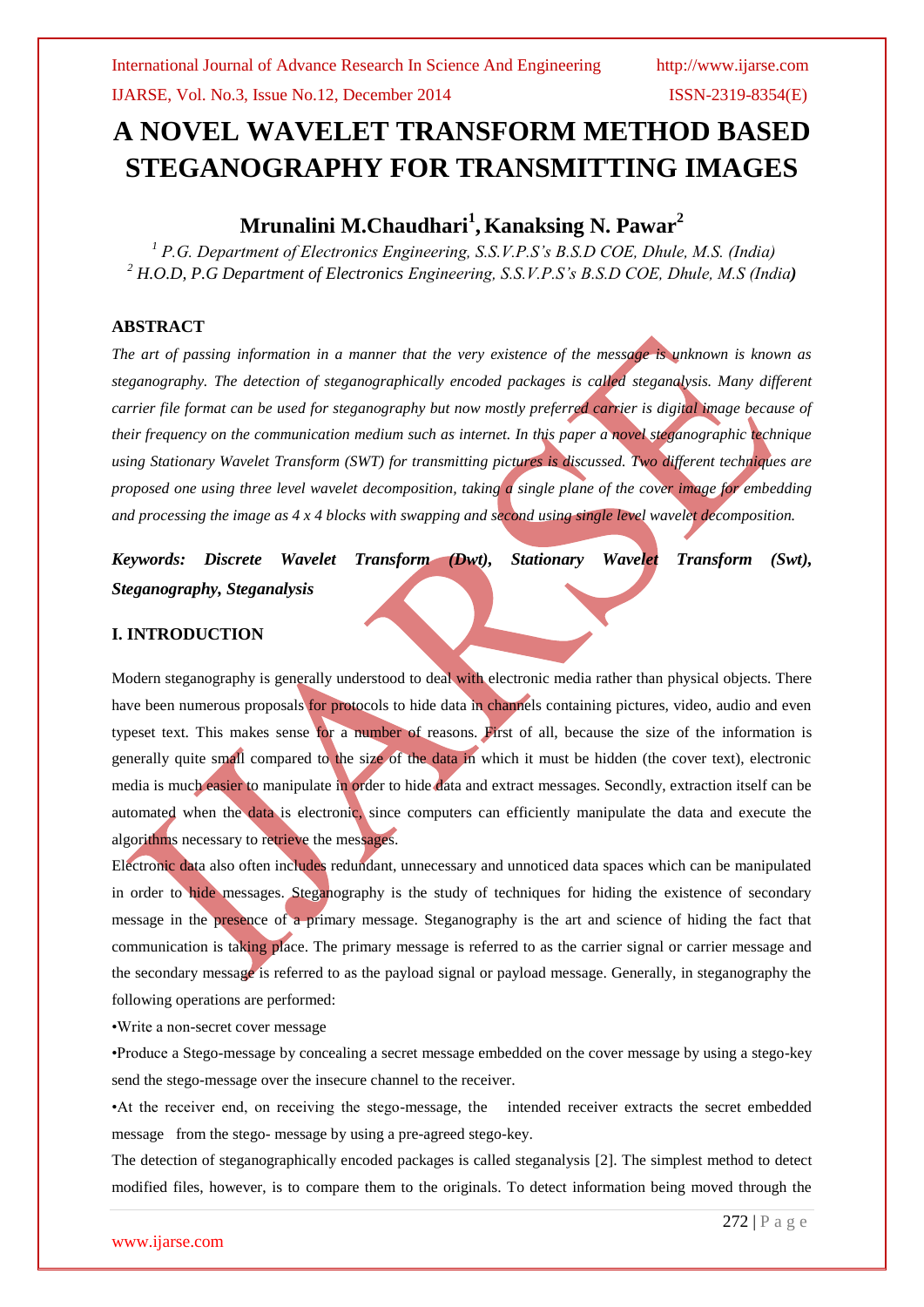#### IJARSE, Vol. No.3, Issue No.12, December 2014 ISSN-2319-8354(E)

graphics on a website, for example, an analyst can maintain known-clean copies of these materials and compare them against the current contents of the site.

The differences, assuming, that the carrier is error free, will compose the payload. In general, using an extremely high compression rate makes steganography difficult, but not impossible; while compression errors provide a good place to hide data, high compression reduces the amount of data available to hide the payload in, raising the encoding density and facilitating easier detection, in the extreme case, even by casual observation [3].

The exchange of information is greater today than at any other time in history, and with the way technology is improving, this exchange will only become greater. The threat of a group or individual misusing standard channels of communication to send stolen information, or communicate a plan against a nation, is more likely now than ever [4]. Due to the nature of these communications, the need for a means to hide them is ever present; this is where steganography comes into play. Through the use of steganography, information can be transmitted while being disguised within another piece of data. Significant amounts of data can be moved through common means of electronic communication, with little threat of detection.

This data can be transmitted with the hidden information included, and travel across networks looking like normal traffic. Any third party that intercepts the data will not expect it to contain such a secret. Implementation of steganography is not hard to achieve, and there are multiple variations of programs that will encode and decode information. Hiding data through steganographic means has become easier due to the availability of free programs online. In addition, the number of technologically adept individuals is increasing on a daily basis. The ability to deal with steganography will become a more crucial skill in future information flows.

#### **II. IMAGE STEGANOPGRAPHY**

1. During the cold war two the Microdot technology developed by Germans which prints the clear good quality photographs shrinking to the size of a dot.

2. In Greece they select a person to send message by shaving their heads off. They write a secret message on their head and allow growing up their hair. Then the intended receiver will again shave off the hair and see the secret message.

3. During the world war two the secret message was written in invisible Ink so that the paper appears to be blank to the human eyes. The secret message is extracted back by heating the liquids such as milk, vinegar and fruit juices.

A new Image Steganography scheme is proposed in this paper. Based on different requirements of applications. According to the simulation results, the PSNR and MSE are still a satisfactory value even the highest capacity case is applied. This is due to the different characteristics of SWT coefficients in different sub-bands. Since the most essential portion (the low frequency part) is kept unchanged while the secret messages are embedded in the high frequency sub-bands (corresponding to the edges portion of the original image).

In the near future, the most important use of steganographic techniques will probably lie in the field of digital watermarking. Content providers are eager to protect their copyrighted works against illegal distribution and digital watermarks provide a way of tracking the owners of these materials. Although it will not prevent the distribution itself, it will enable the content provider to start legal actions against the violators of the copyrights, as they can now be tracked down [5].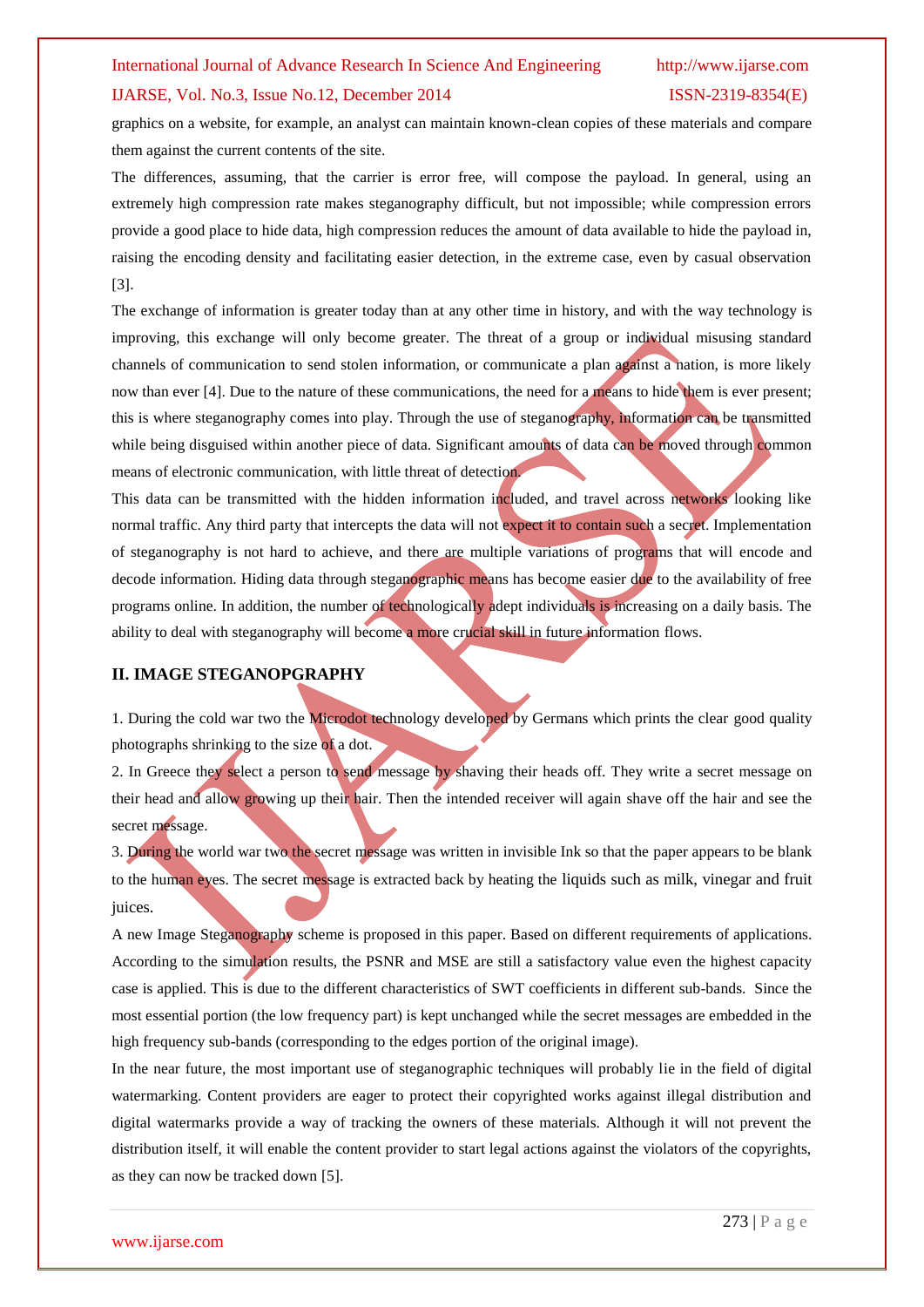#### **2.1 Discrete Wavelet Transform**

Discrete wavelet transform is a multi-resolution decomposition of a signal[6]. The low pass filter applied along a certain direction extracts the low frequency (approximation) coefficients of a signal. On the other hand, the high pass filter extracts the high frequency (detail) coefficients of a signal. The two-dimensional wavelet transform that we describe can be seen as a one-dimensional wavelet transforms along the x and y axes. Mathematically the wavelet transform is convolution operation, which is equivalent to pass the pixel values of an image through a low pass and high pass filters. The image is represented by two dimensional signal functions; wavelet transform decomposes the image into four frequency bands, namely, the LL1, HL1, LH1 and HH1 bands. H and L denote the high pass and low pass filters respectively. The approximated image LL is obtained by low pass filtering in both row and column directions. The detailed images, LH , HL and HH contains the high frequency components. To obtain the next coarse level of wavelet coefficients, the sub  $\hat{A}$  band LL1 alone is further decomposed and critically sampled. Similarly LL2 will be used to obtain further decomposition. By decomposing the approximated image at each level into four sub-images forms the pyramidal image tree. These results in two-level wavelet decomposition of image, the two-level DWT decomposition is shown in Fig.1.

| LL | HL | $LL_{2}$ $HL_{2}$<br>$LH_2$ HH <sub>2</sub> | HL, |
|----|----|---------------------------------------------|-----|
| LH | HH | LH,                                         | HH, |

#### **Figure 1: scale and 2-scale2 dimensional discrete wavelet transform.**

#### **2.2 Stationary Wavelet Transform**

The Stationary wavelet transform (SWT) [7] is a wavelet transform algorithm designed to overcome the lack of translation-invariance of the discrete wavelet transform (DWT). Classical DWT suffers a drawback; the DWT is not a time- invariant transform. This means that, even with periodic signal extension, the DWT of a translated version of a signal X is not, in general, the translated version of the DWT of X. Translation-invariance is achieved by removing the down samplers and up samplers in the DWT and up sampling the filter coefficients by a factor of  $2^{(j-1)}$  in the *j*<sup>th</sup> level of the algorithm. In SWT the output at each level contain the same number of samples as input, hence the SWT is inherently redundant scheme. This algorithm is more famously known as "*algorithme à trous*" in French (word *trous* means holes in English) which refers to inserting zeros in the filters. It was introduced by Holschneider et al. [8].



**Figure 2: 2d SWT decomposition scheme**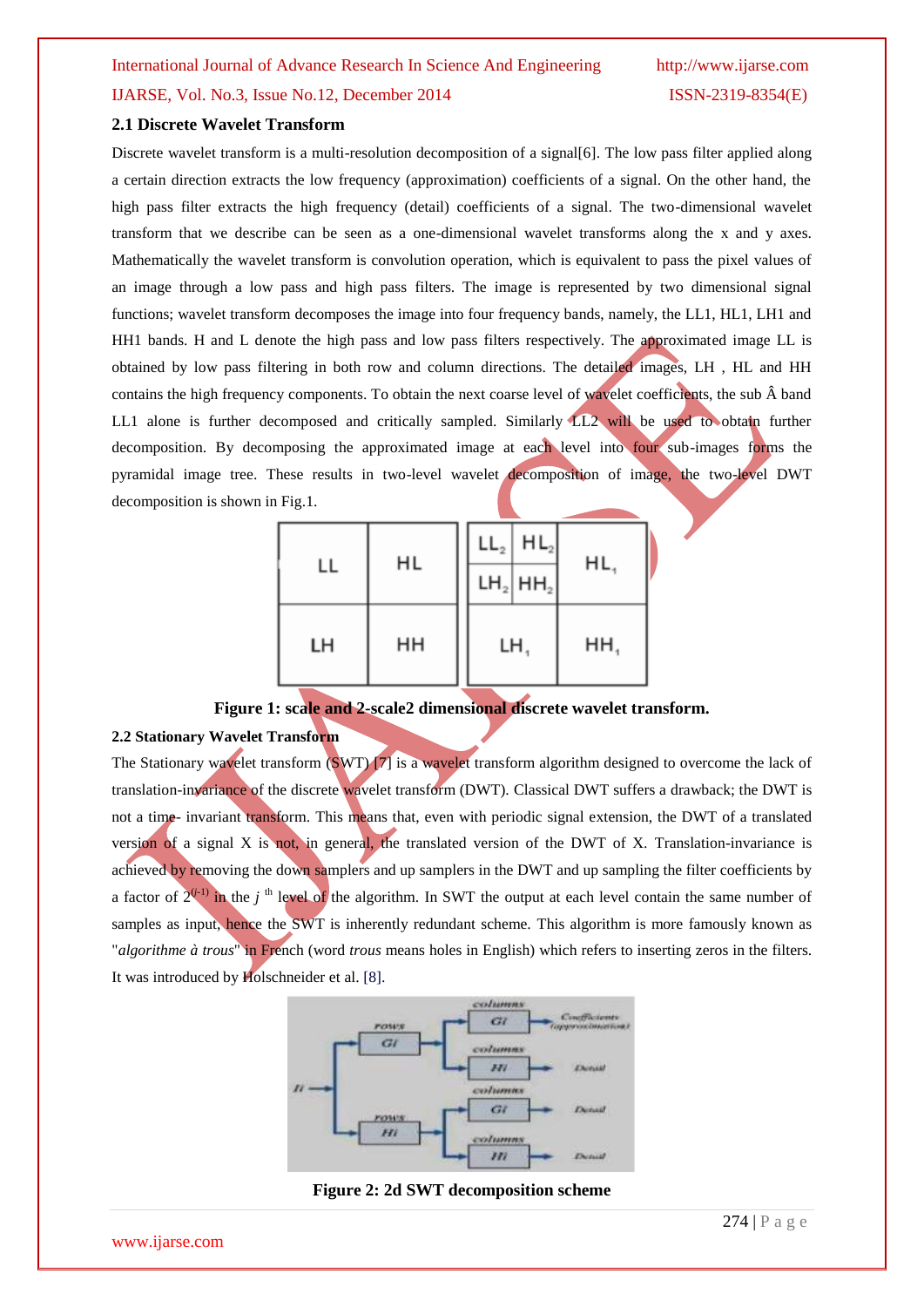#### IJARSE, Vol. No.3, Issue No.12, December 2014 ISSN-2319-8354(E)

The 2D Stationary Wavelet Transform (SWT) is based on the idea of no decimation. It applies the Discrete Wavelet Transform (DWT) and omits both down-sampling in the forward and up-sampling in the inverse transform [9]. More precisely, it applies the transform at each point of the image and saves the detail coefficients and uses the low frequency information at each level. The Stationary Wavelet Transform decomposition scheme is illustrated in Fig.2 where Gi and Hi are a source image, low pass filter and high-pass filter, respectively. Fig.2 shows the detail results after applying SWT to an image using SWT at 1 to 4 levels. A few applications of SWT are, signal denoising and pattern recognition.

#### **III. METHOD-1 SINGLE LEVEL WAVELET DECOMPOSITION**

#### **3.1 Embedding Process**

In this embedding process we embed the secret image or stego image on to the cover image. The cover image is made up of three channels Red(R), Green (G), Blue (B). And for embedding we are dealing with G channel.

#### **3.1.1 Embedding Algorithm**

The secret image embedding algorithm as follows,

Input:

The colors image I and Secret Image S.

Output:

The Stego image I'.

- 1. As we are dealing with color image and are made up of three channels we need to separate these channels and take G channel.
- 2. Apply single level decomposition using wavelet transform on G channel and produce sub bands coefficients {LL, LH, HL, HH}.
- 3. Take secret image which is to be embedding.
- 4. Now embed the secret image S into the sub band to get stego image.
- 5. Apply inverse wavelet transform on stego image to get embedded cover image I'

#### **3.2 Extraction Process**

The Extraction algorithm is as follows.

Input:

Stego image I' Cover Image

Output:

Secret image S

- 1. Take the embedded stego image I' and separate the tree channels Red, Green, and Blue and select G channel for further.
- 2. Apply the single level decomposition using wavelet transform on G channel to get appropriate sub bands coefficients.
- 3. Now apply the exact reverse process as we done for embedding.
- 4. After applying reverse process we get the secret image S.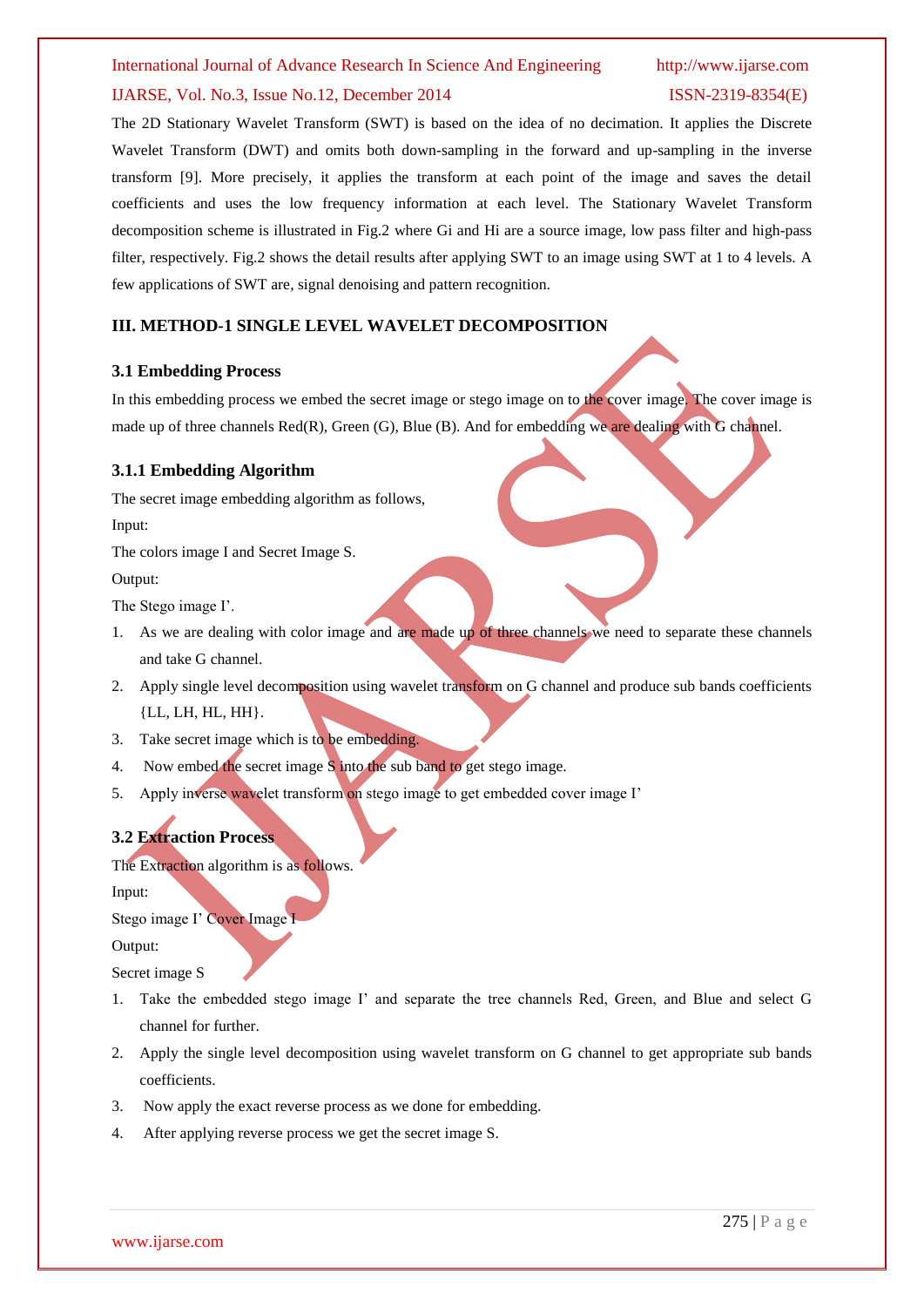### **IV. METHOD-II THREE LEVEL WAVELET DECOMPOSITION**

#### **4.1 Embedding Process**

In this embedding process we embed the secret image or stego image on to the cover image using three level wavelet transform. The cover image is made up of three channels Red(R), Green (G), Blue (B). And for embedding we are dealing with G channel.

#### **4.1.1 Embedding Algorithm**

The secret image embedding algorithm as follows,

Input:

The colors image I and Secret Image S.

Output:

The Stego image I'.

- 1. From the color image I, separate the R, G, B channel and use G channel.
- 2. After getting G channel apply three level decomposition using wavelet transform on the G channel of the cover image I.
- 3. After applying the transform we get sub band coefficients as {LL, LH, HL, HH}
- 4. Now take secret image S for embedding onto cover image.
- 5. Now we have secret image and G plane image sub band now apply embedding process to get stego image I'.
- 6. Now apply inverse wavelet transform on the stego image I'.

#### **4.2 Extraction Process**

In this process we reconstruct the original secret image S.

#### **4.2.1 Extraction Algorithm**

The Extraction algorithm is as follows.

Input:

Stego image I' Cover Image I

Output: Secret image S

- 1. Take the stego image I' and separate the three R, G, B channels and select G for use.
- 2. Apply three level decomposition using wavelet transform on the stego image.
- 3. After applying wavelet transform we get sub band coefficients {LL, LH, HL, HH}.
- 4. Select the required sub band for extraction.
- 5. Apply the exact reverse process of embedding for extraction of secret image from stego image I'.
- 6. After this we get secret image S.

We checked the visual quality of the stego image i.e. the difference between original image and stego image. To calculate this we used two performance measure techniques Mean Square Error (MSE) and Peak Signal to Noise Ratio (PSNR). Higher the value of PSNR and lower the value of MSE shows that the visual quality of the stego image is perfect.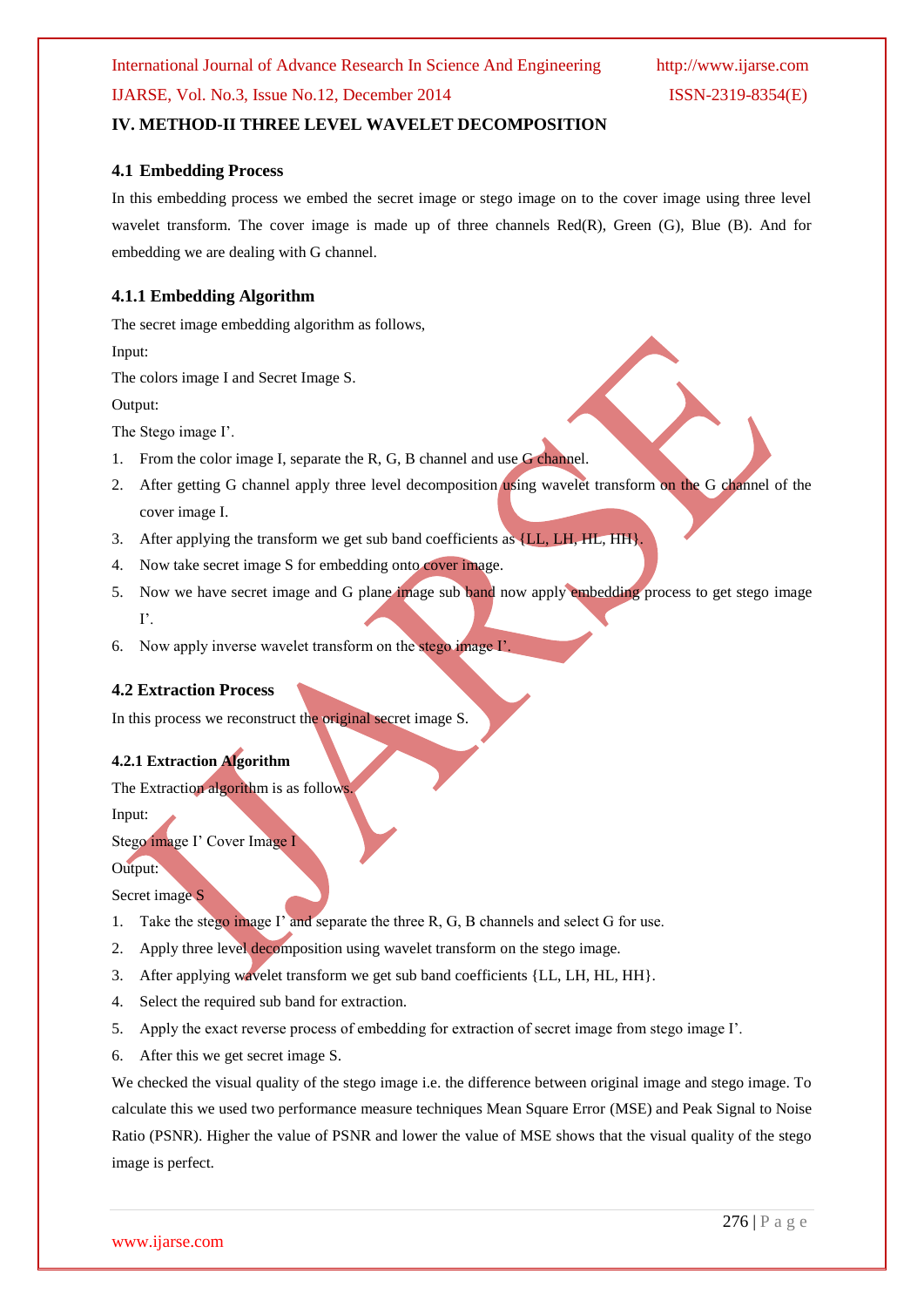IJARSE, Vol. No.3, Issue No.12, December 2014 ISSN-2319-8354(E)

 $(2)$ 

#### **MSE:**

It is defined as the square of error between cover image & stego image. The distortion in the stego image can be measured using MSE. It is calculated as follows.

$$
MSE = \frac{1}{n} \sum_{n=0}^{N} [x(n) - y(n)]^{2}
$$
 ....... (1)

Where x (n) represent cover image and y (n) represent stego image.

#### **PSNR:**

It is the measure of quality of stego image by comparing cover image with stego image. It is calculated as follows.

$$
PSNR = 10 \log_{10} \frac{\sum_{n=0}^{N} x(n)^2}{\sum_{n=0}^{N} [x(n) - y(n)]^2}
$$

Where x (n) represent cover image and y (n) represent stego image.

### **V. DISCUSSION AND RESULT**

### **5.1 Proposed Method I (Using Single Level Wavelet Decomposition):**

**5.1.1 Results using DWT (db1)**  $\mathbf{H}$  final  $1888$ **Figure 3: single level dwt embedding and extraction 5.1.2 Results using SWT (db1): STE** Snall **MSE**  $1.30176$ PSNR 46,9797 Extraction  $-$  ceal.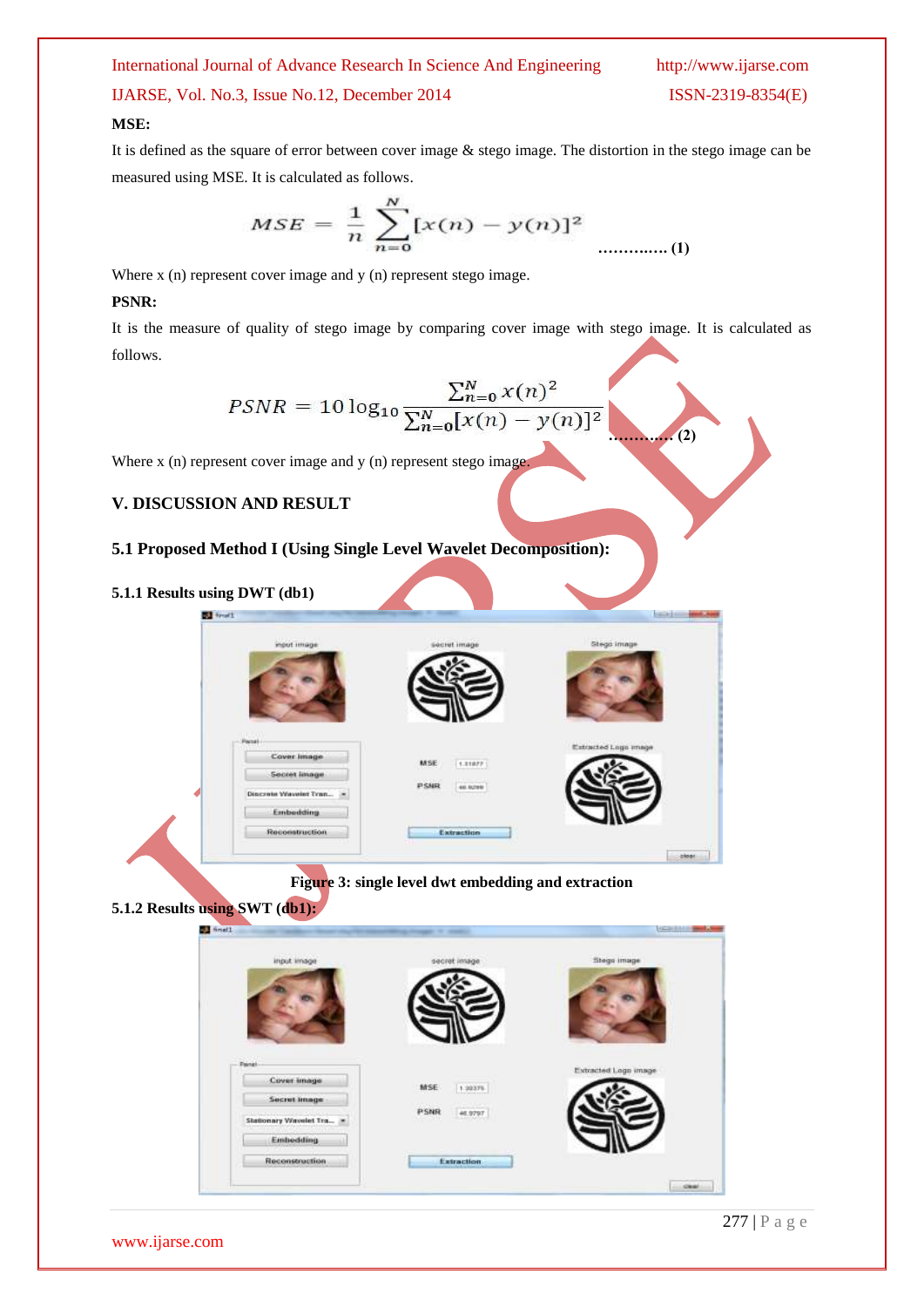# International Journal of Advance Research In Science And Engineering http://www.ijarse.com IJARSE, Vol. No.3, Issue No.12, December 2014 ISSN-2319-8354(E)

#### **Figure 4: single level SWT embedding and extraction**

In fig.3 and fig.4 we perform embedding process on the give input image for this first we first separate the G plane from color image. After this we transform G planec by three level decomposition using DWT/SWT for embedding the secret image onto decomposed G plane to obtain embedded G plane after obtaining the embedded G plane we reconstruct the G plane into colored stego image. After this embedding process we get the embedded colored stego image which is exactly same as cover input image. Now to obtain the secret image from stego image we have to use extraction process and after extraction we get the secret image as shown in figure.



**Figure 6: three level SWT embedding and extraction**

www.ijarse.com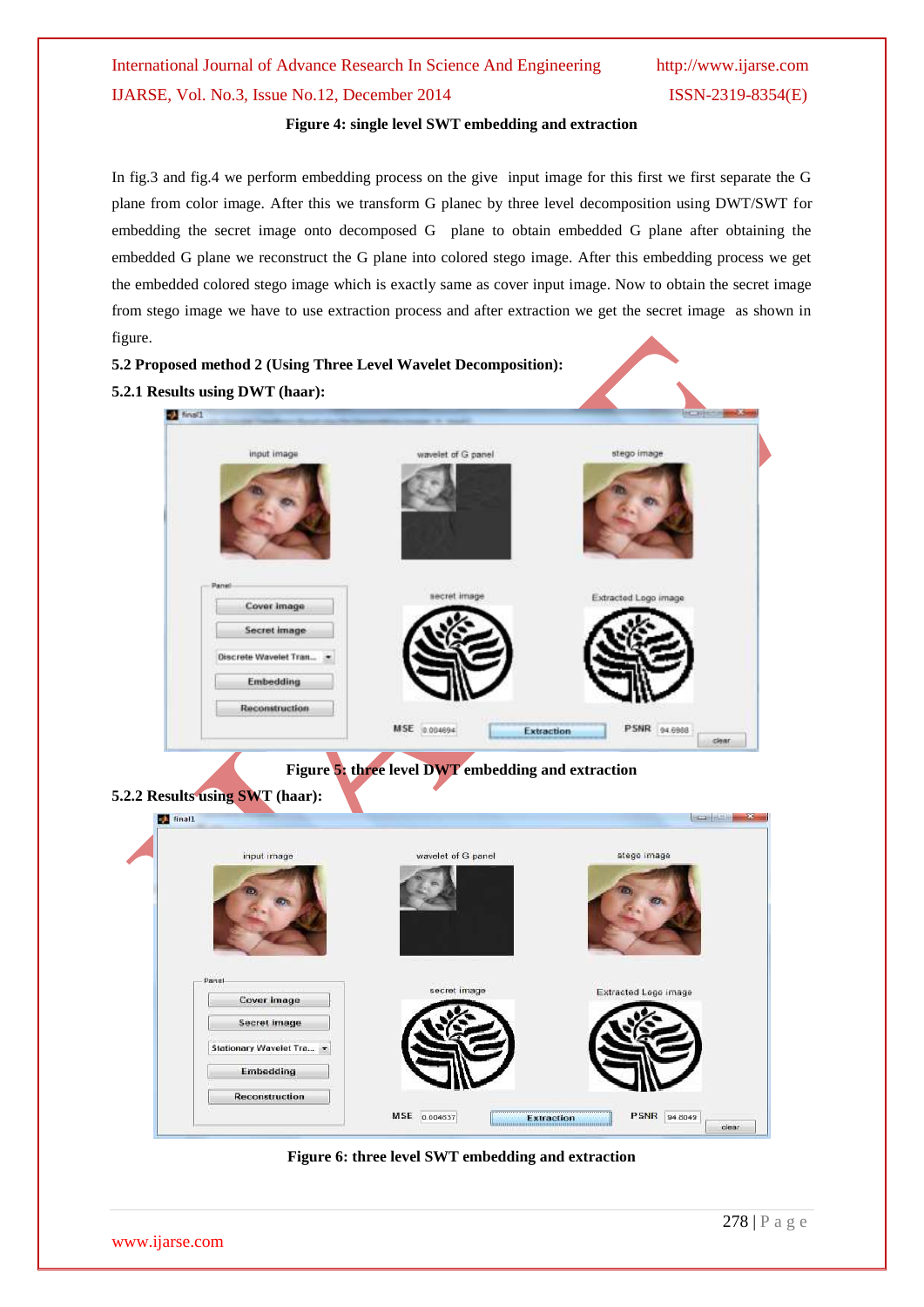#### IJARSE, Vol. No.3, Issue No.12, December 2014 ISSN-2319-8354(E)

The above fig.4 and fig.5 shows the result of the embedding and extraction process for single level decomposition using DWT and SWT.

| Cover image | <b>Secret</b> |            | <b>DWT</b>  |            | <b>SWT</b>  |  |
|-------------|---------------|------------|-------------|------------|-------------|--|
|             | image         |            |             |            |             |  |
|             |               | <b>MSE</b> | <b>PSNR</b> | <b>MSE</b> | <b>PSNR</b> |  |
| Baby        | Tree          | 1.31877    | 46.9299     | 1.30375    | 46.9797     |  |
| Man         | <b>IIT</b>    | 1.21189    | 47.3397     | 1.2081     | 47.3538     |  |
| Leena       | <b>Dots</b>   | 1.62897    | 46.0571     | 1.62584    | 46.0666     |  |
| Koala       | QR            | 1.54765    | 46.2434     | 1.52999    | 46.2937     |  |
| Zebras      | <b>ECG</b>    | 1.02209    | 48.0665     | 1.01492    | 48.0979     |  |
| Baboon      | Ship          | 1.0819     | 47.7935     | 1.07509    | 47.821      |  |

#### **Table1: MSE and PSNR for the different cover and secret images using single level decomposition**

| Table2: MSE and PSNR for the different cover and secret images using three level decomposition |  |  |  |
|------------------------------------------------------------------------------------------------|--|--|--|
|------------------------------------------------------------------------------------------------|--|--|--|

| Cover image   | Secret      | <b>DWT</b> |             | <b>SWT</b> |             |
|---------------|-------------|------------|-------------|------------|-------------|
|               | image       |            |             |            |             |
|               |             | <b>MSE</b> | <b>PSNR</b> | <b>MSE</b> | <b>PSNR</b> |
| Baby          | Tree        | 0.0046     | 94.698      | 0.0046     | 94.7982     |
| Man           | <b>IIT</b>  | 0.0061     | 92.323      | 0.0061     | 92.3238     |
| Leena         | <b>Dots</b> | 0.0060     | 92.517      | 0.0060     | 92.517      |
| Koala         | QR          | 0.0051     | 93.846      | 0.0051     | 93.8465     |
| Zebras        | Che         | 0.0037     | 96.716      | 0.0037     | 96.7167     |
| <b>Baboon</b> | Palm        | 0.0051     | 93.963      | 0.0051     | 93.9632     |
|               |             |            |             |            |             |

### **VI. CONCLUSION**

In this paper, a new image data hiding technique based on stationary Wavelet Transform has been proposed. The stego-image is looking perfectly intact and has high peak signal to noise ratio value and low Mean Square Error value. Hence, an unintended observer will not be aware of the very existence of the secret-image. The extracted secret image is perceptually similar to the original secret image. In this paper two different techniques namely, 1. Using single level decomposition of Stationary Wavelet Transform and

2. Using three level decomposition of Stationary Wavelet Transform for hiding images has been proposed and implemented.

The main goal of this research work was embedding of secret image into cover image as a case of steganography. The two primary criteria for successful steganography are that the stego image resulting from embedding is perceptually indistinguishable from the host cover image, and the secret image is recovered correctly at the receiver. We successfully embed the cover image so we can say in some extent the target has been achieved.